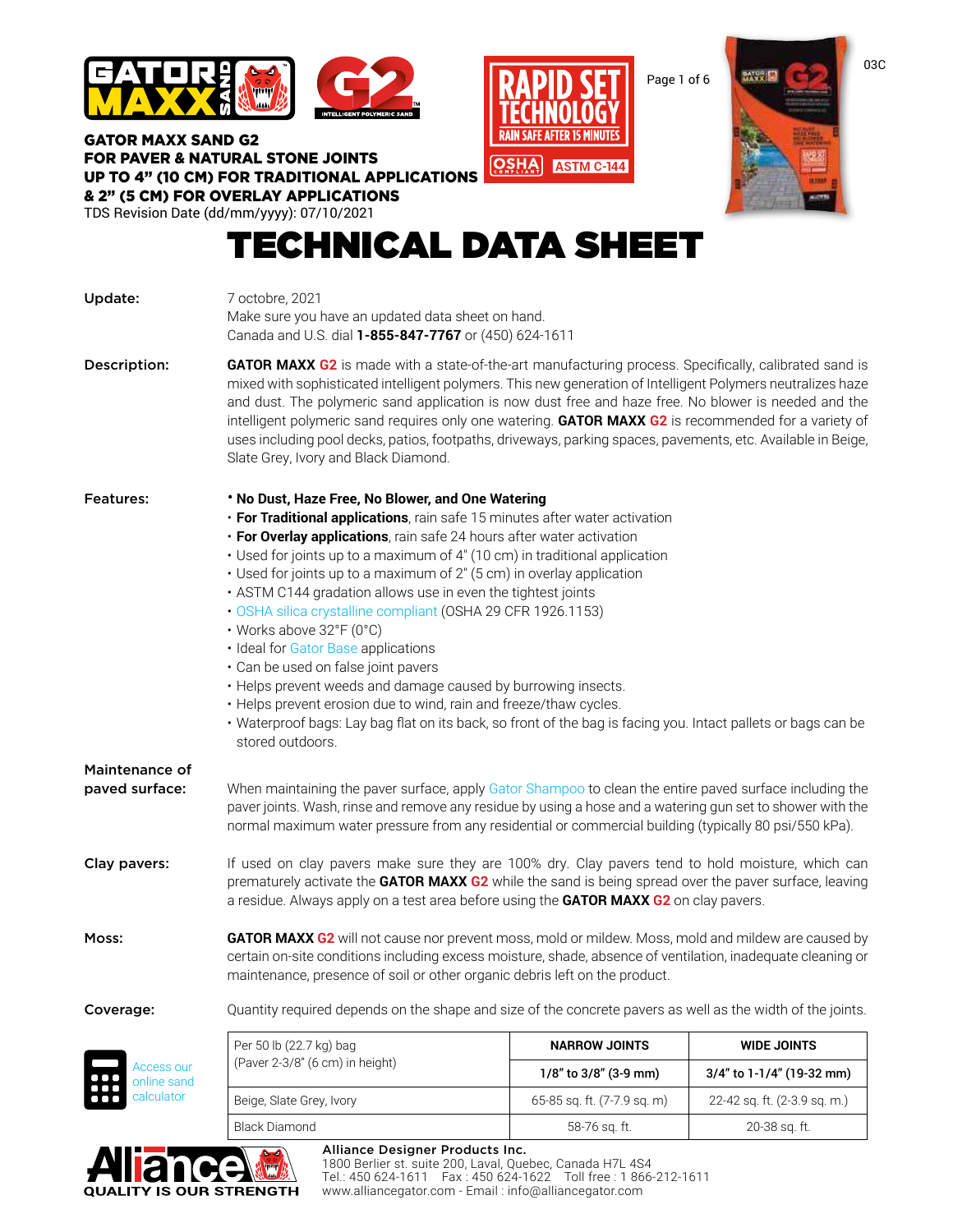

FOR PAVER & NATURAL STONE JOINTS

GATOR MAXX SAND G2



Page 2 of 6



03C

### [UP TO 4" \(10 CM\) FOR TRADITIONAL APPLICATIONS](https://alliancegator.com/gator-jointing-material/gator-maxx-g2/)  & 2" (5 CM) FOR OVERLAY APPLICATIONS TDS Revision Date (dd/mm/yyyy): 07/10/2021

## IMPORTANT INSTALLATION NOTES FOR G2

- A Always refer to the latest **GATOR MAXX G2** [Technical Data Sheet \(TDS\) a](https://alliancegator.com/tds/)t [AllianceGator.com](https://alliancegator.com) before installing **GATOR MAXX G2**.
- B Pavers and slabs must be installed according to [ICPI Tech Spec #2](https://static1.squarespace.com/static/5e70c7ccdc975f39a6d7b95f/t/5ef5066159be8a200d0571f7/1593116260875/Tech+Spec+2+Construction.pdf) traditional base [\(www.icpi.org\) be](http://www.icpi.org)fore **GATOR MAXX G2** installation. For overlay, ICPI recommends 2 inches (5 cm) diameter drainage holes spaced approximately 10 feet (3 meters) apart and at the lowest elevations in the slab. Holes should be filled with 3/8'' (9mm) stone and covered with a 1 foot x 1 foot (30 cm x 30 cm) patch of Gator Fabric GF4.4. Drilled holes should allow any water entering the bedding layer to freely flow out.
- C Pavers' sides and top surfaces must be completely dry. Do not apply if the paver surface is damp or wet. The damp or wet surface will cause **GATOR MAXX G2** to prematurely activate and will lead to the polymers sticking on the paver surface.
- D Do not apply if the paver joints are damp or wet. This will prevent the **GATOR MAXX G2** from properly sliding into the joints and obtaining very densely packed joints, which is critical to the product's performance.
- E Temperature must be above 32°F (0°C) with dry conditions and a minimum of **15 minutes of dry weather** required after activation in traditional application and **24 hours in overlay applications**.
- F For all paver surfaces, and particularly around in-ground pools, there must be a minimum slope of 1/8 inch (3 mm) per linear foot away from the edge of the pool or structures to ensure optimal performance of the **GATOR MAXX G2**.
- G For the pool coping units, it is mandatory to use mortar in the joints. For the rest of the paver installation around the pool, you can use **GATOR MAXX G2**.
- H Do not sweep **GATOR MAXX G2** over asphalt.

1/8"

- I **GATOR MAXX G2** level, must be at least 1/8 inch (3 mm) below top of paver's surface or 1/8 inch (3 mm) below the chamfer or erosion may occur. The filled and cured polymeric sand joints should never be in direct contact with foot traffic or tire.
- J For textured or pre-finished surfaces, we recommend to remove all the sand from the paver or slab surface prior to using the plate or roller compactor.
- **Please note:** All pavers must be completely interlocked for vehicular and pedestrian use. If pavers are fanned they are not considered interlocked.**GATOR MAXX G2** can be applied when pavers are installed directly open graded aggregates that lock or choke themselves. This means the polymeric sand will not migrate through the voids. Do not apply **GATOR MAXX G2** when the pavers are installed directly on aggregates with large voids.

# THIS CROSS-SECTION REPRESENTS THE HEIGHT OF POLYMERIC SAND FOUND IN THE JOINTS



**Maximum joint width for overlays 2" (5 cm) Maximum joint width for traditional base 4" (10 cm)**

PAVERS OR NATURAL STONES WITHOUT CHAMFER



PAVERS OR NATURAL STONES WITH CHAMFER

**QUALITY IS OUR STRENGTH** 

#### Alliance Designer Products Inc. 1800 Berlier st. suite 200, Laval, Quebec, Canada H7L 4S4 Tel.: 450 624-1611 Fax : 450 624-1622 Toll free : 1 866-212-1611 [www.alliancegator.com - E](http://www.alliancegator.com)mail : [info@alliancegator.com](mailto:info@alliancegator.com)

**POLYMERIC SAND REQUIREMENTS Minimum joint width: 1/8" (3 mm) Maximum joint width: 4" (10 cm) Maximum overlay joint width: 2" (5 cm) Minimum joint depth: 1 1/2" (38 mm)**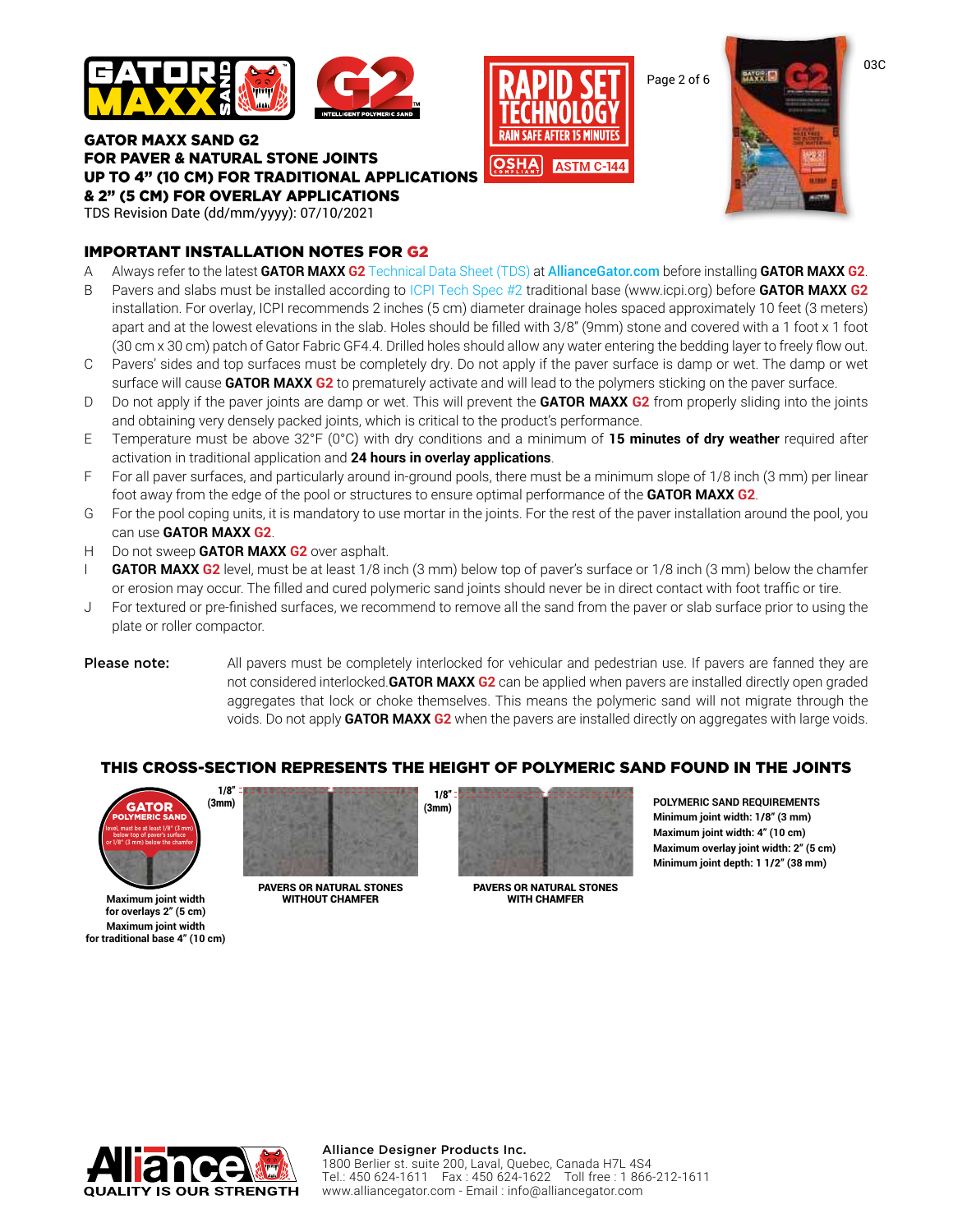

FOR PAVER & NATURAL STONE JOINTS

& 2" (5 CM) FOR OVERLAY APPLICATIONS TDS Revision Date (dd/mm/yyyy): 07/10/2021



Page 3 of 6



03C

# REQUIRED SUB-SURFACE PREPARATION AND FOUNDATION OPTIONS

GATOR MAXX G2 is recommended for a variety of uses including pool decks, patios, footpaths, driveways, parking spaces, pavements, etc. The concrete pavers must be installed on a traditional or overlay base system. (See diagrams).

### **1 Traditional base system:**

GATOR MAXX SAND G2

- A minimum 2% top surface slope for proper water runoff
- **GATOR MAXX G2** level, must be at least 1/8″ (3 mm) below top of paver's surface or 1/8″ (3 mm) below the chamfer
- Minimum joint width 1/8″ (3 mm), Maximum 4″ (10 cm)
- Minimum depth of joint 1 1/2" (38 mm)
- Layer of bedding sand maximum of 1″ (25 mm)
- Layer of 6″ (15 cm) thickness of 0- 3⁄4″ (0-20 mm) compacted crushed stone
- For light traffic applications the pavers must be completely interlocked

[C-33 sand or ASTM No. 9](https://www.youtube.com/embed/Q7_PSEQhB54) stone can be used under pavers.

### **2 Gator Base system:**

- A minimum 2% top surface slope for proper water runoff
- **GATOR MAXX G2** level, must be at least 1/8″ (3 mm) below top of paver's surface or 1/8″ (3 mm) below the chamfer
- Minimum joint width 1/8″ (3 mm), Maximum 4″ (10 cm)
- Minimum depth of joint 1 1/2" (38 mm)
- [Gator Base](https://alliancegator.com/gator-base/) on compacted sand (C-33 sand or ASTM No. 9) maximum of 1″ (25 mm)
- Adding a layer of bedding sand (C-33 sand or ASTM No. 9) maximum of 1" (25 mm) on top of Gator Base is also an accepted method, when paver or stone are not equal in height
- For pedestrian applications only

[C-33 sand or ASTM No. 9](https://www.youtube.com/embed/Q7_PSEQhB54) stone can be used under pavers.

### **3 Overlay application:**

- A minimum 2% top surface slope for proper water runoff
- **GATOR MAXX G2** level, must be at least 1/8″ (3 mm) below top of paver's surface or 1/8″ (3 mm) below the chamfer
- Minimum joint width 1/8" (3 mm), Maximum 2" (5 cm)
- Minimum depth of joint 1 1/2" (38 mm)
- Layer of bedding sand maximum of 1" (25 mm)
- Layer of 4″ (10 cm) thickness of concrete with 2″ (5 cm) drainage hole every 10′ (3 m) filled with 3/8'' (9mm) clean stone and cover with a geotextile for water evacuation
- For light traffic applications the pavers must be completely interlocked

### Note:

- Remove all loose and fragile concrete
- Cover the surface with a geotextil[e Gator Fabric GF4.4](https://alliancegator.com/gator-grids-fabrics/gator-fabric-gf4-4/), refill with crushed stone and compact it

[C-33 sand or ASTM No. 9](https://www.youtube.com/embed/Q7_PSEQhB54) stone can be used under pavers.



### Alliance Designer Products Inc.

1800 Berlier st. suite 200, Laval, Quebec, Canada H7L 4S4 Tel.: 450 624-1611 Fax : 450 624-1622 Toll free : 1 866-212-1611 [www.alliancegator.com - E](http://www.alliancegator.com)mail : [info@alliancegator.com](mailto:info@alliancegator.com)







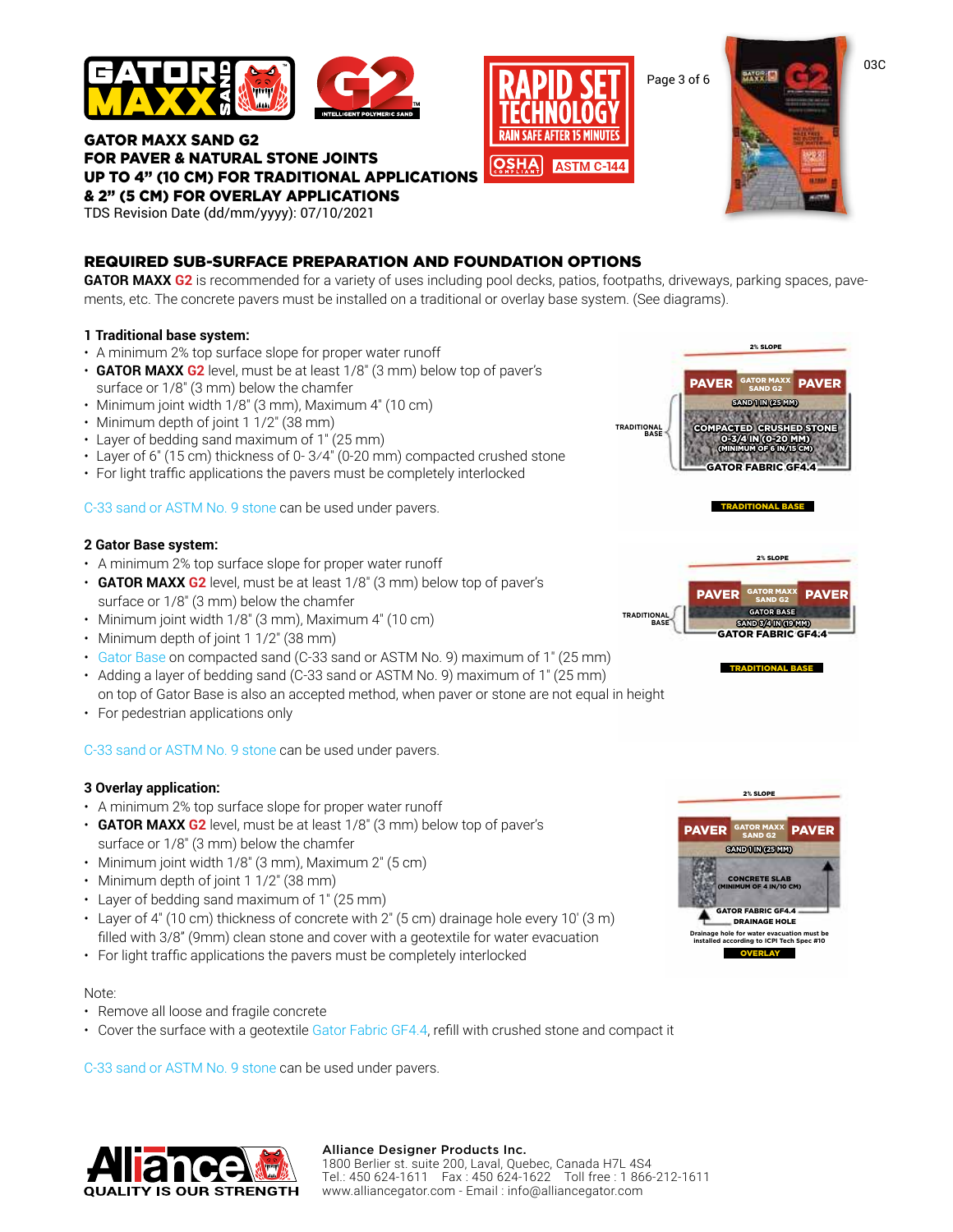

# GATOR MAXX SAND G2 FOR PAVER & NATURAL STONE JOINTS [UP TO 4" \(10 CM\) FOR TRADITIONAL APPLICATIONS](https://alliancegator.com/gator-jointing-material/gator-maxx-g2/)  & 2" (5 CM) FOR OVERLAY APPLICATIONS

TDS Revision Date (dd/mm/yyyy): 07/10/2021

# REQUIRED SUB-SURFACE PREPARATION AND FOUNDATION OPTIONS (CONT.)

### **4 Overlay application:**

- A minimum 2% top surface slope for proper water runoff
- **GATOR MAXX G2** level, must be at least 1/8″ (3 mm) below top of paver's surface or 1/8″ (3 mm) below the chamfer
- Minimum joint width 1/8" (3 mm), Maximum 2″ (5 cm)
- Minimum depth of joint 1-1/2″ (38 mm)
- Layer of bedding sand maximum of 1″ (25 mm)
- Minimum layer of 2″ (5 cm) thickness of 0-3/4″ (0-20 mm) compacted crushed stone
- Layer of 4″ (10 cm) thickness of concrete with 2″ (5 cm) drainage hole every 10′ (3 m) filled with 3/8'' (9mm) clean stone and cover with a geotextile for water evacuation
- For light traffic applications the pavers must be completely interlocked

### Note:

- Remove all loose and fragile concrete
- Cover the surface with a geotextile [Gator Fabric GF4.4](https://alliancegator.com/gator-grids-fabrics/gator-fabric-gf4-4/), refill with crushed stone and compact it

[C-33 sand or ASTM No. 9](https://www.youtube.com/embed/Q7_PSEQhB54) stone can be used under pavers.



### GATOR MAXX G2 INSTALLATION STEPS (FOR A NEW PAVER SURFACE)

- 1 Spread with hard-bristle broom. Make sure the **GATOR MAXX G2** completely fills the joints. Do not use with other materials in the joints. Leave a layer of **GATOR MAXX G2** on the surface to aid in the vibrating and consolidation of **GATOR MAXX G2** into joints. For textured or pre-finished surfaces, we recommend to remove all the sand from the paver or slab surface prior to using the plate or roller compactor.
- 2 Vibrate the **GATOR MAXX G2** into the paver joints using a vibratory plate compactor. A rubber pad is recommended. A roller compactor is best for slab installation. Joints sand level, must be at least 1/8 inch (3 mm) below top of paver's surface or 1/8 inch (3 mm) below the chamfer. It is best to compact in several directions to ensure there are no air gaps or voids in the joints. Repeat steps 1 and 2 to ensure joints are filled and consolidated. Narrow joints require more care to completely fill.
- 3 Sweep off excess **GATOR MAXX G2** from the paved surface, first with a hard-bristle broom, then a soft-bristle broom. Take care to leave the height of **GATOR MAXX G2** at least 1/8 inch (3 mm) below top of paver's surface or 1/8 inch (3 mm) below the chamfer.

### IMPORTANT 30-30 WATER ACTIVATION NOTES FOR G2

- A Use a watering gun connected to a hose. Set to shower.
- B Watering must be started at the lowest point of the paved surface.
- C Never allow paved surface to dry out during the water-activation phase.
- D Do not allow **GATOR MAXX G2** to wash out of joint.
- E Shower for a minimum of 30 seconds for 30 sq. ft. (3 sq. m.) or until the **GATOR MAXX G2** repels the water and the water starts to accumulate on the joints.
- 4 Shower for a minimum of 30 seconds for 30 sq. ft. (3 sq. m.) or until the **GATOR MAXX G2** repels the water and the water starts to accumulate on the joints.



### Alliance Designer Products Inc.

1800 Berlier st. suite 200, Laval, Quebec, Canada H7L 4S4 Tel.: 450 624-1611 Fax : 450 624-1622 Toll free : 1 866-212-1611 www.alliancegator.com - Email : [info@alliancegator.com](mailto:info@alliancegator.com)



Page 4 of 6

RAIN SAFE AFTER 15 MINUTES

**ASTM C-144** 

 $OSHA$ 



03C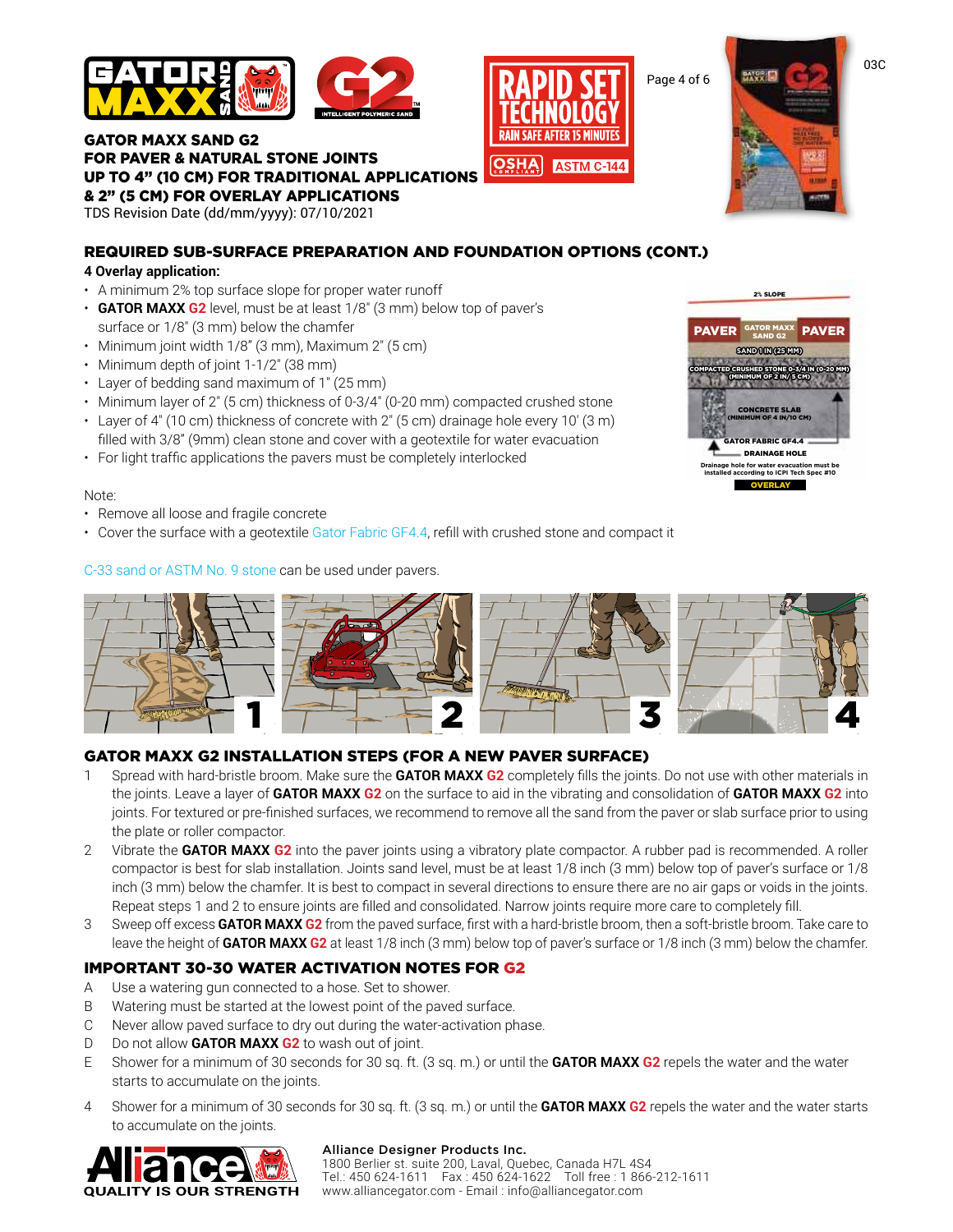

# GATOR MAXX SAND G2 FOR PAVER & NATURAL STONE JOINTS [UP TO 4" \(10 CM\) FOR TRADITIONAL APPLICATIONS](https://alliancegator.com/gator-jointing-material/gator-maxx-g2/)  & 2" (5 CM) FOR OVERLAY APPLICATIONS

TDS Revision Date (dd/mm/yyyy): 07/10/2021



Page 5 of 6



03C

## GATOR MAXX G2 INSTALLATION (FOR AN EXISTING PAVER SURFACE)

Remove existing jointing material. Be careful not to disturb the bedding material under the pavers. Pavers must be completely dry before installing a minimum of 1 1/2'' (38 mm) deep into the joints. **GATOR MAXX G2** level, must be at least 1/8 inch (3 mm) below top of paver's surface or 1/8 inch (3 mm) below the chamfer or erosion may occur. The filled and cured polymeric sand joints should never be in direct contact with foot traffic or tires. Follow **GATOR MAXX G2** installation steps 1 to 4 for a new paver surface.

| <b>TYPICAL PROPERTIES</b> |                     |                       |            |                               |                       |                  |  |  |
|---------------------------|---------------------|-----------------------|------------|-------------------------------|-----------------------|------------------|--|--|
| <b>Test</b>               | <b>European</b>     | <b>North American</b> | Cure       | <b>Units</b>                  | <b>Typical Value*</b> |                  |  |  |
|                           | Method              | Method                |            | European (American)<br>method | minimum               | maximum          |  |  |
| <b>Sand Gradation</b>     | <b>DIN EN 13139</b> | ASTM C-144            | N/A        | N/A                           | <b>Compliant</b>      | <b>Compliant</b> |  |  |
| Penetration resistance    | ISO 1920-14         | ASTM C-403            | 7 days     |                               | 1,8(250)              | 2,6 (370)        |  |  |
|                           |                     |                       | 28 days    | $N/mm^2 (PSI)$                | 19 (2760)             | 39 (5630)        |  |  |
| <b>Water Absorption</b>   | BS EN 12808-5       | <b>ASTM D-1403</b>    | 28 days    |                               |                       |                  |  |  |
|                           | 30 minutes          | 30 minutes            |            | g (g/100cm <sup>2</sup> )     | 0,15(1,0)             | 0,23(1,4)        |  |  |
|                           | 4 hours             | 4 hours               |            |                               | 0,31(2,0)             | 0,43(2,7)        |  |  |
| Erosion resistance        | ISO 19392-3         | <b>ASTM D-7538</b>    | 15 minutes | erosion %                     | <5                    | 5                |  |  |
| Flexural strenght         | BS EN 13892-2       | ASTM C-348            | 7 days     |                               | 0,6(80)               | 0,9(130)         |  |  |
|                           |                     |                       | 28 days    | $N/mm^2 (PSI)$                | 2,4(350)              | 3,5(510)         |  |  |
| Compressive strenght      | BS EN 13892-2       | ASTM C-109            | 7 days     |                               | 1,1(160)              | 2,3(340)         |  |  |
|                           |                     |                       | 28 days    | $N/mm^2 (PSI)$                | 8,7 (1260)            | 11 (1600)        |  |  |

*\* Will vary depending on the color of the sand*

| Packaging: | Product                                   | Size             | Units per Pallet            |
|------------|-------------------------------------------|------------------|-----------------------------|
|            | <b>GATOR MAXX SAND G2</b> - Beige         | 50 lbs (22.7 kg) | 56 USA / 70 CAN             |
|            | <b>GATOR MAXX SAND G2</b> - Slate Grey    | 50 lbs (22.7 kg) | 56 USA / 70 CAN             |
|            | <b>GATOR MAXX SAND G2 - Ivory</b>         | 50 lbs (22.7 kg) | 56 or 28 USA / 70 or 35 CAN |
|            | <b>GATOR MAXX SAND G2</b> - Black Diamond | 50 lbs (22.7 kg) | 56 or 28 USA / 70 or 35 CAN |